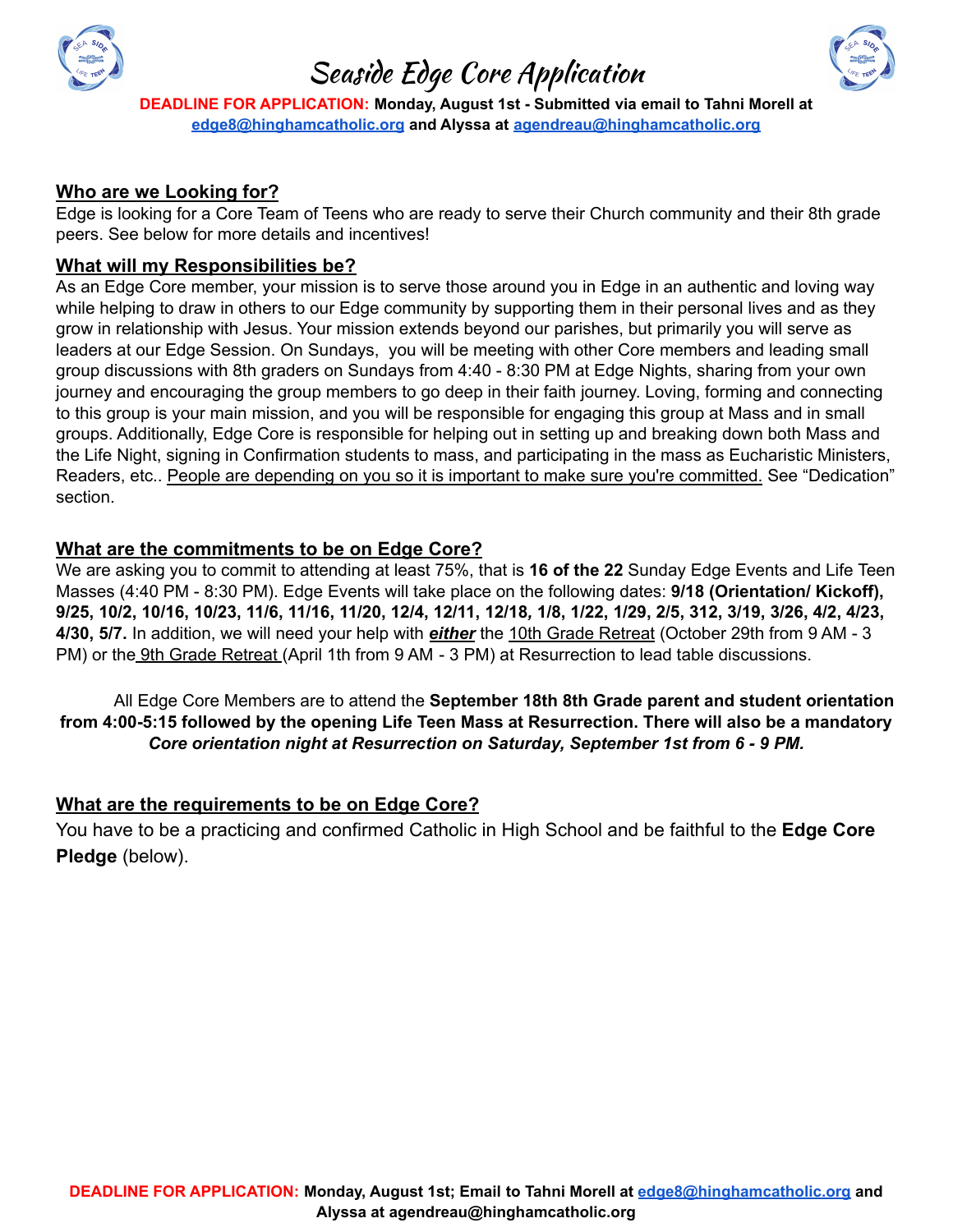## **What do I get out of being a part of this ministry?**

All teens serving on Core are given an opportunity to dive deeper in their faith through continued discipleship, an authentic, Christ-centered community and the chance to encounter Christ and live the Gospel in service to your Church

> All Core Members will have first pick on any outing planned for the year. See seasidelifeteen.org/upcoming-events for trip details.

*In addition, all Core Members are eligible for a travel stipend of up to \$550 applicable towards trips we have planned throughout the year. See Below for the Travel Stipend Breakdown*

## **Travel Stipend Breakdown**

- In order to earn a travel stipend, Core members are asked to commit to coming to 17 out of the 23 scheduled Edge Nights between September and May.
- For each Edge Night and excused Absence, Teens have a chance to earn \$20 towards their total stipend amount
- All Core members are allowed to have 6 excused absences (used at their discretion for weeks when traveling, sick, have homework, etc)
	- For an absence to be excused, the Core member must communicate with Tahni that they will not be present by noontime on Sunday
	- $\circ$  If this is not done, the absence is no longer excused and all \$20 for that night is lost

## *The travel stipend at the beginning of the year is worth \$500. Based on the following factors, though, it may be reduced:*

-Unexplained Absences: -\$20 (Note that no money is lost when using one of 6 excused absences) -Coming for only half the night (Just Edge Night or the 5:30 Mass & not staying for the other): -\$10 -Coming late for a Edge Night (after 4:50PM); leaving early (before wrap-up): -\$3 for one, -\$6 for both

-Forgetting your Core shirt: -\$3

-Not wearing a name tag: -\$3

-Using your phone: -\$3

-Not doing a job when asked: -\$3

### *At the end of the year, any Core Members that do not use all 6 of their allotted absences will be given a bonus of \$50 towards their final stipend amount*

### *Please note, attending less that 19 Edge Nights will result in forfeit of your stipend, altogether*

## **What do I need to do to apply?**

If you're interested in being part of Edge Core, please complete and submit attached Application and Pledge**.**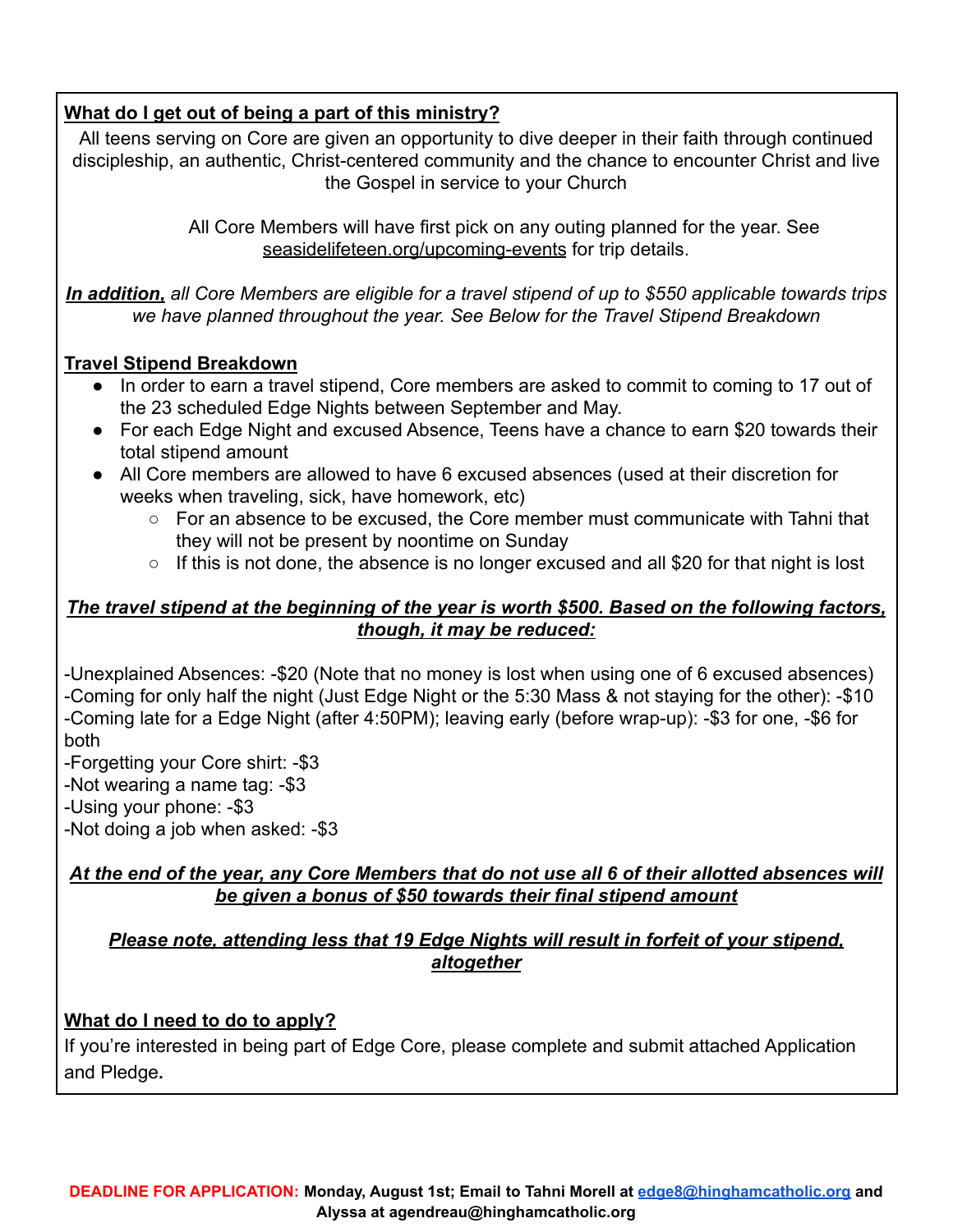| <b>EDGE CORE APPLICATION</b>                                                        |
|-------------------------------------------------------------------------------------|
| <b>Name and Date of Birth</b>                                                       |
|                                                                                     |
| <b>E-Mail Address (Frequently Checked):</b>                                         |
|                                                                                     |
| <b>Cell Phone:</b>                                                                  |
|                                                                                     |
| <b>School / Year of Graduation</b>                                                  |
|                                                                                     |
| <b>Home Address:</b>                                                                |
|                                                                                     |
| <b>Parental Contact Information:</b>                                                |
| Parent Name: ___________________                                                    |
| Parent Email: ___________________                                                   |
| Parent Cell: __________________                                                     |
| What has been a big "God moment" for you in the past year?                          |
|                                                                                     |
|                                                                                     |
| 2. Do you have a daily prayer life? What is it like?                                |
|                                                                                     |
|                                                                                     |
| 3. What do you like to do in your free time? Hobbies? Sports?                       |
|                                                                                     |
|                                                                                     |
| 4. Why do you feel called to be a member of Edge Core?                              |
|                                                                                     |
|                                                                                     |
|                                                                                     |
| 5. What gifts and talents do you think you can bring?                               |
|                                                                                     |
|                                                                                     |
| T-Shirt Size (Circle One) S M L XL XXL<br>I already have a Core Shirt: Y N          |
| Sweatshirt Size (Circle One) S M L XL XXL I already have a Core Sweatshirt : Y<br>N |
|                                                                                     |

**DEADLINE FOR APPLICATION: Monday, August 1st; Email to Tahni Morell at [edge8@hinghamcatholic.org](mailto:edge8@hinghamcatholic.org) and Alyssa at agendreau@hinghamcatholic.org**